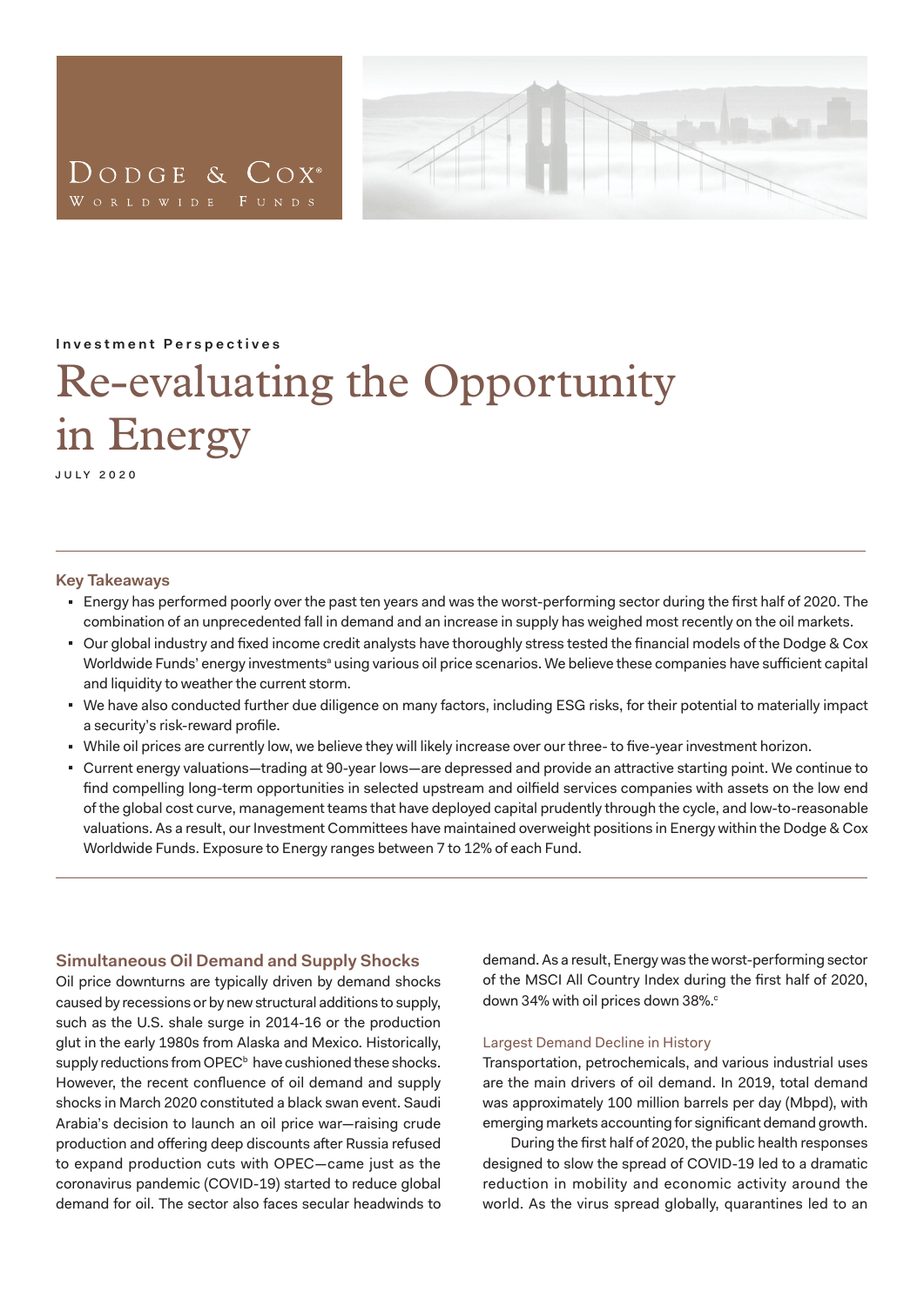unprecedented decline in global oil demand. After decreasing by almost 20 Mbpd in the second quarter of 2020, total global demand is estimated to fall by an average eight Mbpd for the year (see Figure 1).



archives, All rights reserved; as modified by Dodge & Cox.

#### Oil Fell Below Marginal Cash Costs

Oil prices plummeted during the spring of 2020 and even became briefly negative in April as investors holding oil futures were willing to pay to offload contracts for oil they could not store. Even though oil producers around the world responded by shutting down high-cost wells and curtailing other production, the magnitude of demand destruction outweighed the reduction in supply. This imbalance between demand and supply caused prices to drop below marginal cash costs, as shown in Figure 2.

**Figure 2: Brent Oil Price (\$/bbl) vs. Marginal Cost** \$150 \$120 3rent Oil (\$/bbl) Brent Oil (\$/bbl) \$90  $$60$ \$30 Glob Energy Ellergy<br>Downturn COVID-19 FInancial Crisis \$0 2015 2019 2013 1999 2005 2007 2009 200<sup>3</sup> 2011 2017 <u>00</u> Brent Oil Price - Marginal Cost - Marginal Cash Cost

Source: Bernstein Research. Marginal cost represents the price needed to cover capital and operating expenses to bring on new oil production. Marginal cash cost represents cash operating costs, production taxes, and interest expense. Calculations are based on a global set of publicly traded oil companies.

# **We Have Conviction in the Funds' Meaningful Exposure to Energy**

Utilising deep fundamental research, we seek to understand a company's business model, competitive positioning, and financial strength in a wide variety of scenarios. This work often gives us the conviction and confidence to invest when companies and sectors are out of favour—which is currently the case with energy, where the Dodge & Cox Worldwide Funds have meaningful overweight positions (see Figure 3).

#### **Figure 3: The Dodge & Cox Worldwide Funds Are Overweight Energyd**



Source: Bloomberg Index Services. MSCI and S&P via FactSet.

As part of our ongoing process, we have rigorously analysed the Funds' energy holdings and believe we have invested in companies that are well managed and have the potential to create significant shareholder value, even if oil prices do not rise. Energy valuations are inexpensive and provide an excellent starting point. While oil prices are currently low, we believe they will increase over our three- to five-year investment horizon.

# 1) The Funds' Energy Positions Generally Have Resilient Balance Sheets

Drawing on our experience during the 2008 global financial crisis and the last oil downturn in 2015-16, our global industry and fixed income credit analysts have worked closely together to stress test the Funds' energy holdings. Collaboration between our equity and fixed income teams is a hallmark of our investment process across all stages but becomes particularly important during periods of market stress. For each energy holding, our analyst team has looked at the company's sources and uses of cash across a variety of oil price scenarios, toggling both the severity and duration of the downturn. For companies that we expect to spend more cash than they generate (i.e., most companies in our stress case), we focus on their current sources of liquidity (e.g., cash, lines of credit) and back-up options that could be utilized to generate additional liquidity, including further reductions in capital expenditures, dividend cuts, asset sales, and debt and equity issuance. As part of these liquidity analyses, we also assessed the cost and availability of financing, eligibility for government support, the potential timing and magnitude of contingent liabilities, and impact of any debt covenants.

The above analysis does not exist in a vacuum. We continue to have frequent discussions with management teams, independent board members, service providers, and industry experts to gauge current operating conditions and downside risks. Our ongoing due diligence leads us to believe that the Funds' energy holdings have sufficient capital and liquidity to survive the current headwinds, although some holdings (like Occidental Petroleum) may face larger challenges than others (like Concho Resources). Simple examples<sup>e</sup> of current liquidity versus near-term debt maturities are shown in Figure 4.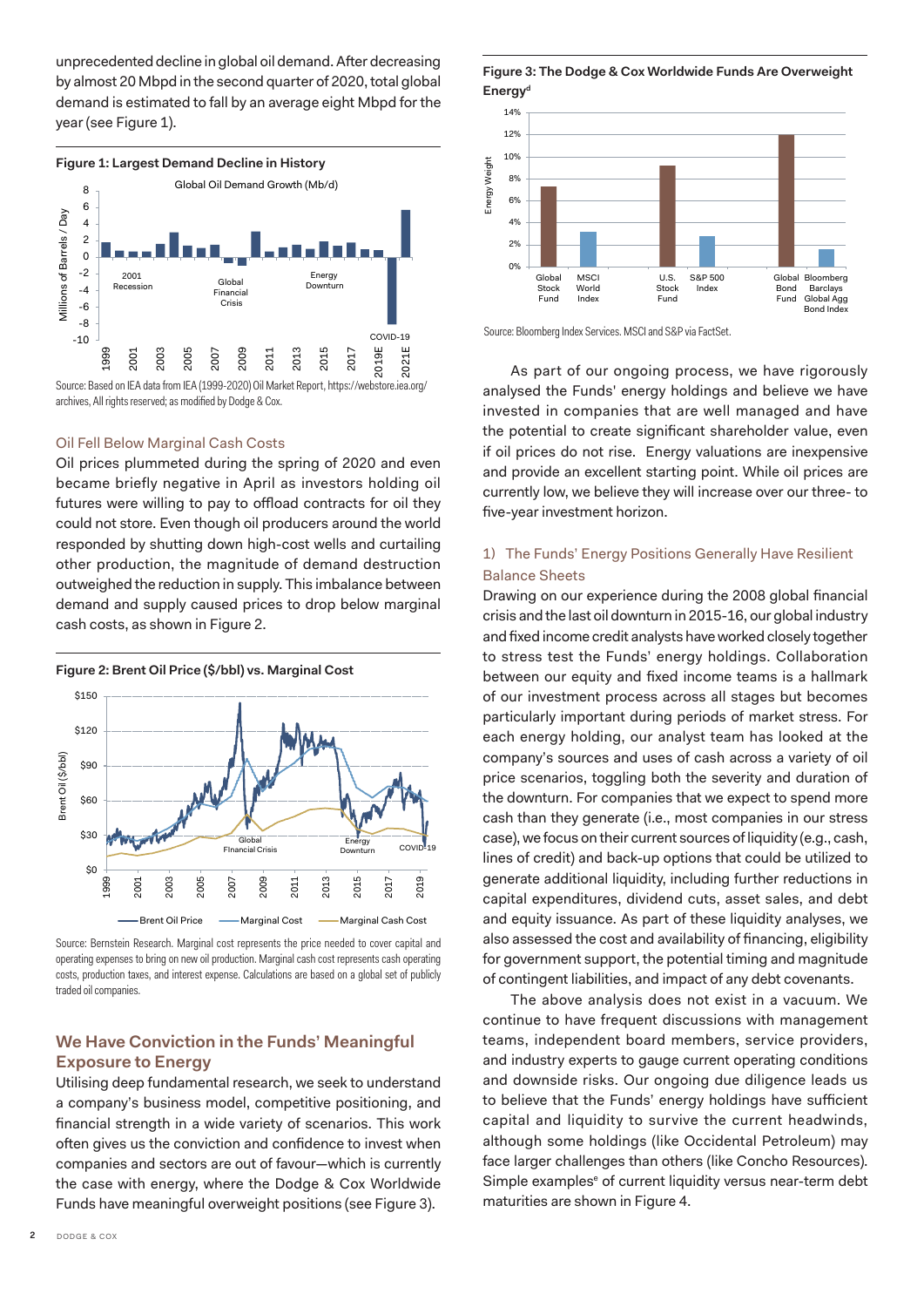

Source: Company reports, Dodge & Cox. Examples of Fund holdings are shown in the chart above. For a full list of the Funds' energy investments, please reference endnote a.

# 2) Energy Valuations Are at 90-Year Lows

Energy companies are currently trading at low multiples relative to history and the broader market on a price-to-book basis (see Figure 5). We believe that the fear and uncertainty dominating the headlines have driven valuations to extreme levels that already price in significant downside risks. This type of environment can create a long-term investment opportunity for value-oriented investors like Dodge & Cox. We have extensively assessed the macro environment and company-specific risks, and believe the fundamentals of our carefully selected holdings provide an attractive starting point that more than compensates for the risks.



**Figure 5: Energy Valuations Relative to the Overall Equity Market**

Source: Empirical Research Partners. Capitalisation-weighted data.

# 3) We Believe Oil Prices Will Increase Over Our Investment Horizon

The long-term outlook for oil prices is more unpredictable than usual due to demand uncertainties related to COVID-19 and multiple variables on the supply side. The typical elasticity of demand to price has broken down, as a lower fuel price alone does not stimulate more driving or flying. To model a security's risk-reward profile, our analysts work with a range of oil price scenarios rather than a specific oil or gas price forecast.

Our global industry and fixed income credit analysts have erred on the side of conservatism, and we have used the following oil price scenarios to retest our conviction in the Funds' energy holdings:

|           | 2020       | 2021        | 2022        | 2023       |
|-----------|------------|-------------|-------------|------------|
| \$30 Case | <b>S35</b> | \$30        | \$30        | <b>S30</b> |
| \$45 Case | \$35       | \$38        | \$42        | <b>S45</b> |
| \$60 Case | \$40       | <b>\$47</b> | <b>\$53</b> | \$60       |

For the liquidity stress tests mentioned previously, we included an even-worse scenario that contemplated nine months of oil at \$16, before rising to \$30.

While it is hard to know for certain, we believe the probability of the \$60 case materialising is higher than the \$45 case, which, in turn, is higher than the \$30 case. Our analysis of multiple combinations of different supply and demand scenarios suggests that currently large oil supply inventories will likely draw down after 2020, which is positive for oil prices.

#### Demand Should Return Once Economic Activity Resumes

Since current demand is more a function of health and safety than price, we recognise that future demand will be driven by the timing of a global vaccine deployment. The global scientific community is aggressively working on COVID-19 treatments and vaccines. We forecast demand by end use and think about how long it takes to recover to pre-COVID-19 levels of 100 Mbpd. We estimate this will occur sometime between the end of 2021 and 2023. Longer term, we expect demand to resume its prior trajectory of modest growth, driven by population and GDP growth.

economies reopen, as evidenced by early data from China. Transportation accounts for the majority of global demand. Passenger vehicle traffic should rebound as Longer term, such demand could even exceed prior trends if people continue to avoid public transit. Commercial vehicle traffic has been relatively resilient as trucks continue to carry freight. Air traffic is a wildcard and will likely be the slowest category to recover; however, one third of air traffic is driven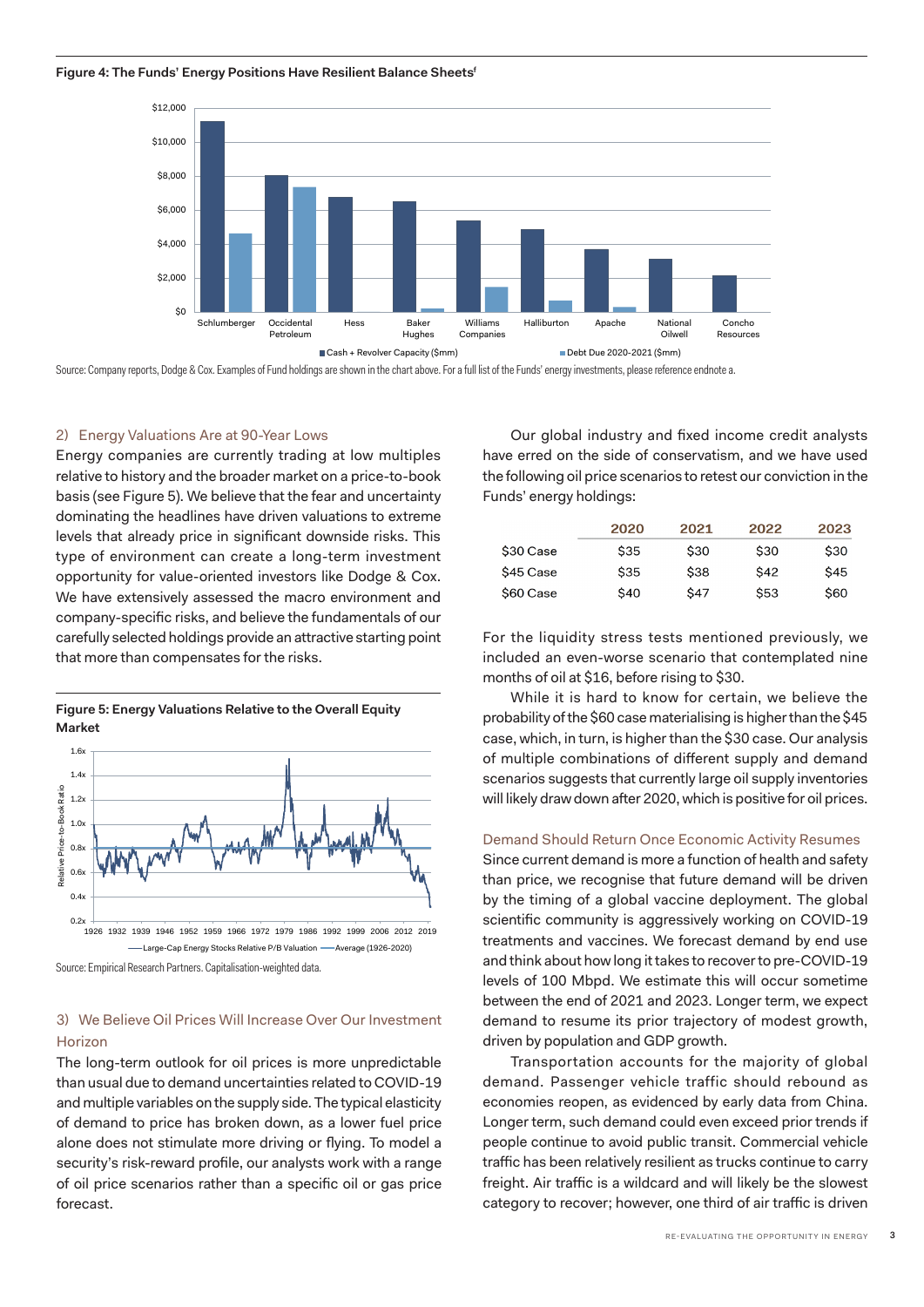by commercial freight and military use, which should remain steady. In addition, petrochemicals are a meaningful source of demand and could increase as oil-based chemicals improve their cost position relative to natural gas-based chemicals at these prices.

There are secular headwinds to higher oil demand, including more employees working from home and teleconferencing. While the return to business travel is hard to forecast, it will likely also be tied to the success of a COVID-19 vaccine.

We believe the "energy transition," including the shift to electric vehicles (EV), will take longer than expected and not meaningfully alter oil demand over the next few years. In 2019, EVs accounted for 2.6% of global car sales and about 1% of the one billion global passenger vehicles on the world's roads. Longer-term substitution risk is a function of declining battery costs, government mandates to phase out internal combustion engines, and the development of charging infrastructure. We expect that EV penetration will play out slowly without meaningful replacement of passenger vehicle traffic fuelled by oil over our investment horizon.

#### Supply Has Adjusted Quickly to the Decline in Demand

OPEC+<sup>9</sup> has agreed to cut output to support oil prices. Significant supply shut-ins (production caps) have resulted in smaller than expected inventory builds, and it is possible that some of that shut-in production is never brought back. Going forward, we think major supply changes will come from two categories: large global producers that have increased production over the past decade and politically driven suppliers. The prolific global supply provinces that have been key contributors to supply over time (Saudi Arabia, Russia, Iraq, and the United States) have further potential to grow, but their rate of growth depends on the oil price. Politically driven suppliers (Iran, Libya, and Venezuela) may be large contributors or detractors of supply depending on geopolitical conditions and policies. For the industry as a whole, new project approvals have largely stopped and are unlikely to restart until oil prices are sustainably higher. We believe oil prices need to rise above \$50 to incentivise growth investments. At the current futures curve, our bottom-up research suggests supply will increase gradually from 2020 levels.

#### 4) Finding Value Through Individual Security Selection

Energy is not a homogeneous sector—it includes diverse sub-industries and companies with unique growth prospects and challenges (including technological and project-specific issues), and differing sensitivities to commodity prices. The Funds' energy investments are diversified across business models and geographies.

We look beyond macro concerns to unearth long-term value opportunities through rigorous bottom-up analysis and individual security selection. As part of our investment process, we assess many factors, including ESG factors, for their potential to materially impact a company's risk-reward profile.

## Evaluating Environmental, Social, and Governance (ESG) Risks in the Energy Sector

We believe it is important to carefully consider ESGrelated risks and opportunities when evaluating companies in our investment portfolios. ESG risks can manifest in direct or non-direct financial liabilities for an energy company in many different ways, including regulatory fees and fines, litigation and remediation costs, or loss of customers due to damage of the brand. We focus on how companies manage safety risks, how they maintain relationships with surrounding communities, and how extensively they work to mitigate the environmental impact of their operations. In particular, we evaluate:

- How is the company acting as an environmental steward?
- Is the company taking steps to maintain its social license to operate?
- Is the company managed well and being run in the best interest of shareholders, as well as a broader set of stakeholders?

# Example of How We Consider Material ESG Factors **Suncor Energy**

We considered environmental factors when investing in Suncor Energy, an integrated oil company with operations in the Canadian oil sands, offshore Canada/ North Sea, and refining. Suncor produces synthetic crude oil and bitumen from oil sands, which poses considerable ESG risks, including high greenhouse gas emissions and the potential for global or local restrictions on oil sands production. Our global industry analyst conducted extensive due diligence, including meetings with management and a trip to visit the facility to see first-hand how the company operates.

We became comfortable with how Suncor is managing its environmental risks due to its strong management team, detailed tracking of environmental metrics that show a reduction in emissions over time, and its involvement with local policy initiatives to reduce carbon emissions across the industry. Suncor has reduced the greenhouse gas intensity of its oil sands base plant by 60% since 1990. In addition, Suncor has developed strong community relationships and partnerships, spending C\$2.7 billion with businesses in the communities where it operates since 2014.

When evaluating energy stocks, we look for companies with assets that are on the low end of the global cost curve, management teams that have deployed capital prudently through the cycle, and low-to-reasonable valuations. We continue to find compelling long-term opportunities in selected upstream and oilfield services companies with these characteristics, such as those highlighted below.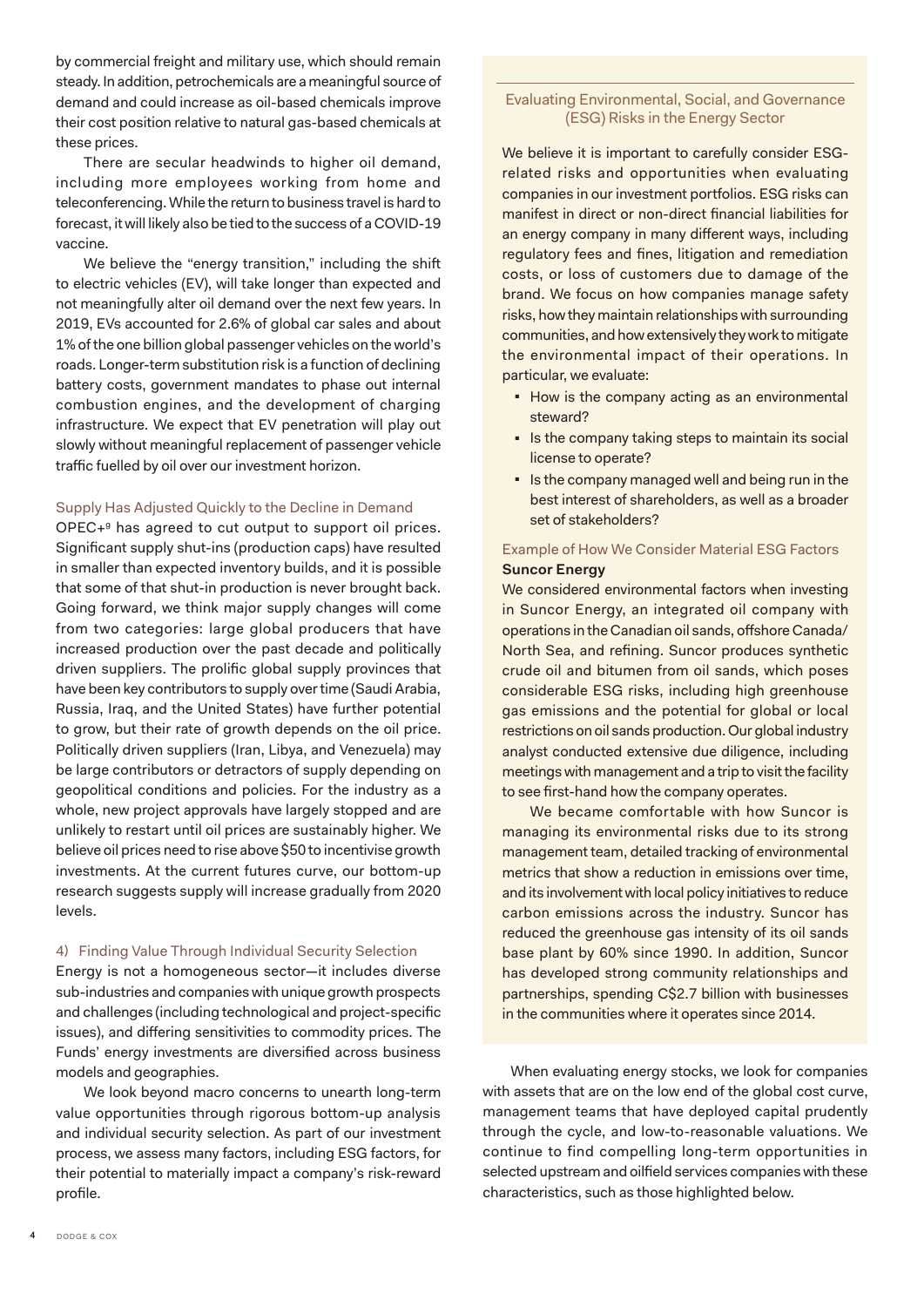## Concho Resources

Concho Resources is an oil and natural gas exploration and production company that operates primarily in the Permian Basin of Southeast New Mexico and West Texas in the United States. The company is trading at an inexpensive valuation despite its low-cost and large resource base that should allow the company to have moderate growth with meaningful free cash flow generation over a number of years. Concho Resources has a resilient balance sheet. It has no debt maturities until 2025 and a flexible capital program that allows Concho to adjust capital expenditures down to align with its operating cash flow. The company also entered the downturn with limited financial leverage. From an operating perspective, at \$30 oil, production likely declines at a low single digit rate. In the \$40s, production can be held flat. At \$50+ oil, Concho can grow production at mid-single digits with growing free cash flow generation. Management has a conservative reputation, and its interests are well aligned with long-term shareholders.

#### **Hess**

Hess, an independent oil and gas exploration and production company, is investing its strong cash flows from existing assets into a new project with significant production potential in Guyana. The company owns 30% of a partnership with Exxon Mobil in the Stabroek block in Guyana, which is one of the largest oil discoveries in recent decades and one of the lowest-cost projects outside of OPEC. Much of the Stabroek block remains unexplored, and Hess has interests in additional blocks in Guyana and neighbouring Suriname. Incremental discoveries on these blocks could provide additional upside. Higher incremental returns from this investment should result in attractive free cash flow growth over the next several years.

Hess' management team has expressed a desire to return free cash flow to shareholders. While the Guyana resource will require significant capital over the next several years and Hess is reliant on solid execution from Exxon, we believe these risks are manageable. Trading at eight times cash flow, Hess is an attractive investment opportunity.

# **In Closing**

We are enthusiastic about the long-term outlook for the Dodge & Cox Worldwide Funds' energy investments. Our global industry and fixed income credit analysts have rigorously stress tested the financial models for each of the Funds' energy holdings, and we believe the companies have sufficient capital and liquidity to navigate the challenging market environment and deliver long-term value to shareholders. Furthermore, we have extensively assessed the macro environment and company-specific risks, and believe the valuations of our carefully selected holdings remain attractive.

Patience and persistence are essential to longterm investment success. We encourage our clients and shareholders to take a similar view. Thank you for your continued confidence in Dodge & Cox.

#### Fixed Income Energy Exposure

In the Dodge & Cox Worldwide Funds — Global Bond Fund, we have made select energy investments in borrowers that we believe have attractive risk-reward profiles and can withstand weak commodity prices for an extended period. As with our equity holdings, we have re-underwritten all of our energy credits in light of the low oil price environment. Since the energy selloff, we have initiated positions in several new energy holdings (e.g., Exxon Mobil, Williams) and added to many existing holdings. Although not shown below, the Fund also has exposure to U.S. dollar and local currency debt of certain oil exporting countries. The Fund's energy holdings fall into four main categories:

#### Midstream

Midstream energy companies are primarily involved in the distribution, rather than production, of oil and gas. As a result, the profitability of these companies is, in general, not directly influenced by the level of commodity prices. We seek companies with stable cash flows and long-term contracts with a diverse set of end clients.

- Kinder Morgan
- TC Energy
- The Williams Companies
- Ultrapar

# International Oil Companies and Exploration & Production

Production volumes and prices are the primary determinants of these companies' profitability. We seek companies with efficient assets, conservative management, and the balance sheet strength to endure commodity volatility.

- <sup>◼</sup> Concho Resources
- EOG Resources
- Exxon Mobil
- Occidental Petroleum

#### State-Controlled Companies

The Fund holds the debt of two large national oil companies that have low-cost reserves and may benefit from sovereign support in a downturn.

- Petrobras
- Petroleos Mexicanos

## Asset Backed

The Fund owns the debt of one asset-backed issuer with revenues primarily linked to low-cost oil fields in Brazil. Our diligence has focused on the quality of the underlying fields, resulting cash flows, and legal structure and covenants.

■ Rio Oil Finance Trust